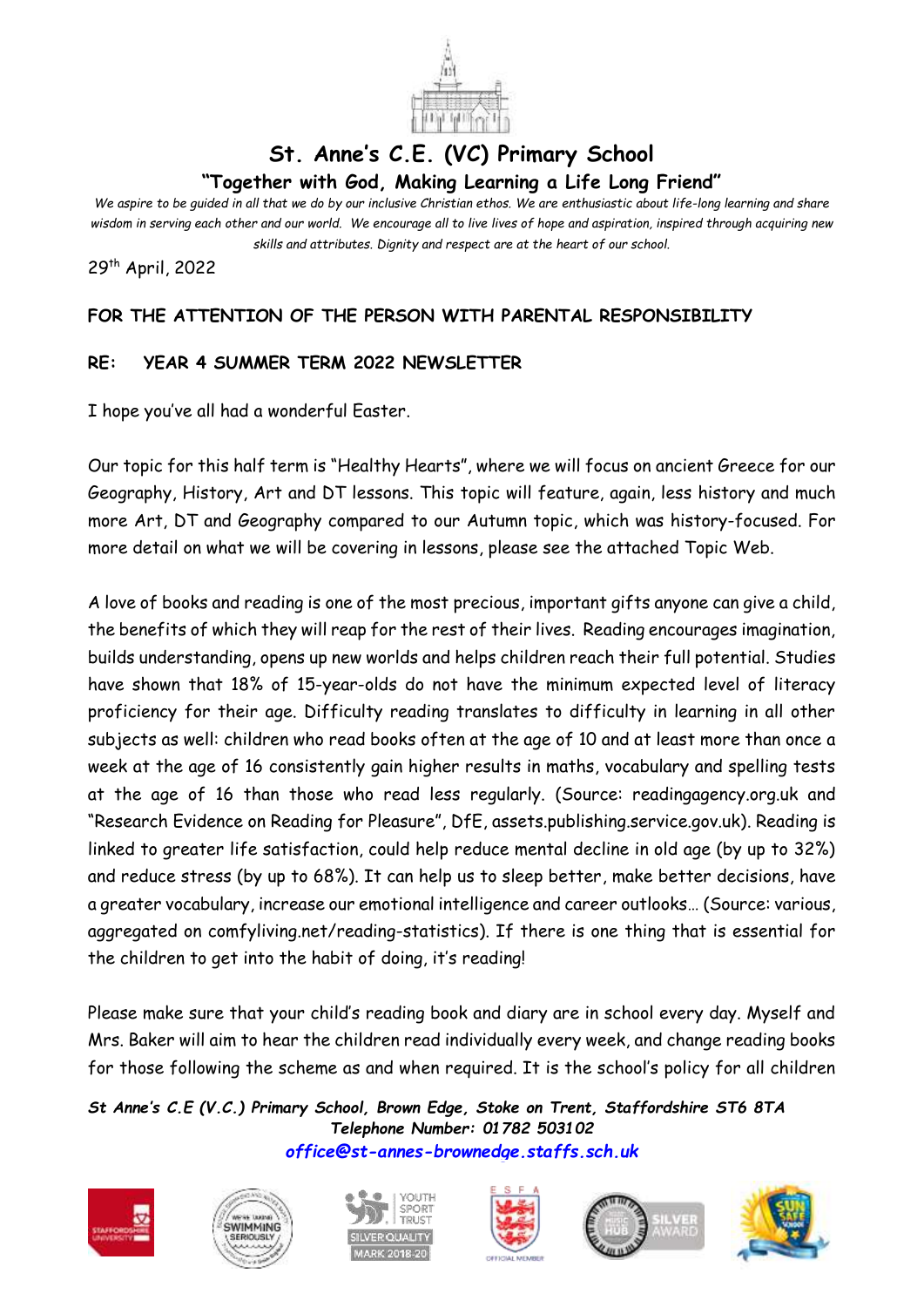to read at least 5 times a week, so please ensure that your child has a note in their diary to say what they read each day. The children are more than welcome to take a book home from the shelves in class – that book will be their choice, and will usually be a book that can be shared with you at home. If you lose your reading diary, just write it on a post-it note or scrap of paper (with their name on please) and hand that in instead until you find it. The diary isn't important to me - the reading is! Similarly, if your child wants to read something other than the specific book they have at the moment, that is fine with us: a magazine, website, news story, some poetry, etc are all great options to mix things up with. Again, it's the habit of regularly reading (and choosing appropriately challenging, engaging material) that matters, not what is being read as such.

Homework will be sent home every Friday: typically, a maths piece and either an English, science or topic-based piece such as a creative project. These two main tasks are designed to take up to about a couple of hours a week and will usually either reinforce what we've done in class recently, address a specific need in the class to revise something, or prepare the children for something we're going to look at the next week in a "flipped learning" kind of style. Homework books need to be returned to school by Wednesday morning please. (You can, of course, hand it in earlier in the week if you want to!) Again, if there are ever any questions or issues please don't hesitate to get in touch.

Spelling is a major part of Year 4, and so it will be taught throughout the week through Read, Write Inc sessions. We also send home spellings practice sheets every Friday as part of the weekly homework, which are then tested on the following Friday. Please ensure that your child brings in their completed spellings sheets with their other homework tasks by Wednesday morning as well.

In Maths the children have been working on addition, subtraction, multiplication and division, as well as fractions. By now, the vast majority of us are fully fluent in all four operations. We are going to finish off fractions before moving onto decimal numbers, money and geometry. Times tables are a major focus for year 4, and we do a short times tables test every Friday to check progress, which becomes very satisfying for the children to see their scores going up and their times going down over time. If you would like ideas of how to practise times tables effectively with your child, online games to play, etc then please do not hesitate to get in touch. One common area of difficulty in maths is telling the time, particularly on analogue clocks, so if you're looking for a skill worth working on, that and times tables would be particularly useful as well as the aforementioned four operations. In times tables, we've gone from a class average attainment of 23% to 81% just before Easter, so who knows where we'll end up? Maybe we will have some more 100%-ers joining the three children in that club soon!

*St Anne's C.E (V.C.) Primary School, Brown Edge, Stoke on Trent, Staffordshire ST6 8TA Telephone Number: 01782 503102 [office@st-annes-brownedge.staffs.sch.uk](mailto:office@st-annes-brownedge.staffs.sch.uk)*